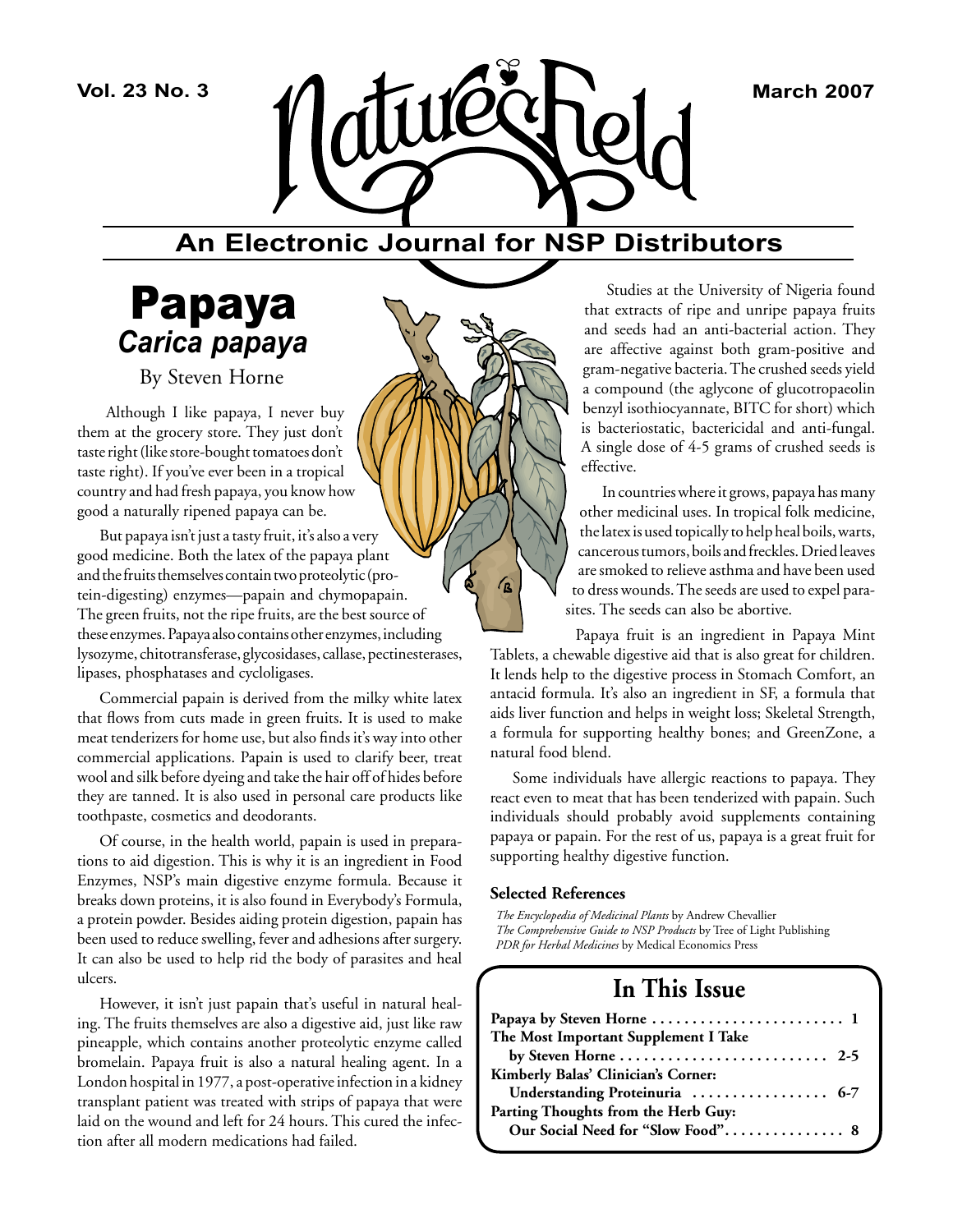# If I Were Limited to Only One Supplement, Which One Would I Choose? The Most Important Supplement I Take **by Steven H. Horne, RH (AHG)**

Recently, Karta Purkh Singh Kalsa (co-author of the S*ecrets of Chinese Herbs* Course) and I hosted a free conference call on Chinese herbs. We allowed listeners to submit questions via E-mail prior to the call. One of the questioners wanted to know if I could only recommend one Chinese herbal formula what would be it be?

My response was that if I were limited to only being able to recommend one supplement, it wouldn't be a Chinese herbal formula. It would be enzymes. *Plant enzymes* to be specific.

I was introduced to plant enzymes through another company in the early 1990s. I had previously tried NSP's Food Enzymes product, which contains *digestive* enzymes, bile salts, hydrochloric acid (HCl) and a couple of plant enzymes. Digestive enzymes are different from plant enzymes because they come from animal sources. They are the same enzymes our body produces to digest food.

Plant enzymes, of course, come from plants. They are the enzymes naturally present in raw foods. They are also present in fermented foods as they are produced by lactobacillis bacteria (probiotic bacteria). These plant enzymes aren't manufactured by the body; they are supposed to be found in the foods we eat.

There's nothing wrong with Food Enzymes, it's a great product, and one of NSP's top sellers. But, I didn't like taking it. It didn't make my digestive system feel "right." As I'll explain later, I pay a lot of attention to the feedback my body gives me about diet and supplements.

Also, I have this basic philosophical idea that I don't like to take anything my body is supposed to be producing on it's own, if I can help it. My thoughts on this are that all chemicals in the body have feedback loops. When levels of a particular substance rise, it shuts down the body's own production. This, in my opinion, tends to make the body "lazy," and isn't restoring natural function.

However, I do realize that many times, when people's natural digestion has been impaired through illness, injury or age, that this kind of supplementation is helpful. So, I do use Food Enzymes in these kinds of cases. However, for the most part I prefer plant enzymes because they're the enzymes we would be getting in our diet if we were eating in a healthy, natural way.

# **My Experience With Plant Enzymes**

When I first started taking plant enzymes, I noticed an immediate improvement in my digestion. I think weak digestion has been one of my problems since childhood. That may be because I'm an A Blood Type and A Blood Types tend to have weak digestive systems, but for whatever reason, enzymes were something that made an immediate and obvious improvement for me.

The enzymes I first started using were sold by another network marketing company. Later, I found an even better brand of enzyme products for professionals only and ordered them through my chiropractor. I also recommended them to clients.

A few years later, NSP introduced a line of plant enzyme products and I started using their enzymes. Unfortunately, they discontinued my favorite plant enzyme product, Leguzyme, due to poor sales. That was a product that helps you digest beans and vegetables that cause gas.

However, I still use all of NSP's enzyme products, including Proactazyme Plus, Protease Plus, Hi-Lipase and Lactase Plus. Lactase Plus is very important to me because I'm lactose intolerant and on those rare occasions when I indulge in a little ice cream, it's essential for me. (By the way, 70% of the world's population is lactose intolerant, so there are a lot of us.)

Anyway, I've been taking plant enzyme supplements for nearly 20 years now. They are the only supplement that I take with any great regularity, and the reason is, that I notice a big difference when I don't take them. So, whenever I've been off them for a while, I notice that my digestive health (and over all health) isn't as good, and I get right back on them. They are the *only* supplement I've had this experience with.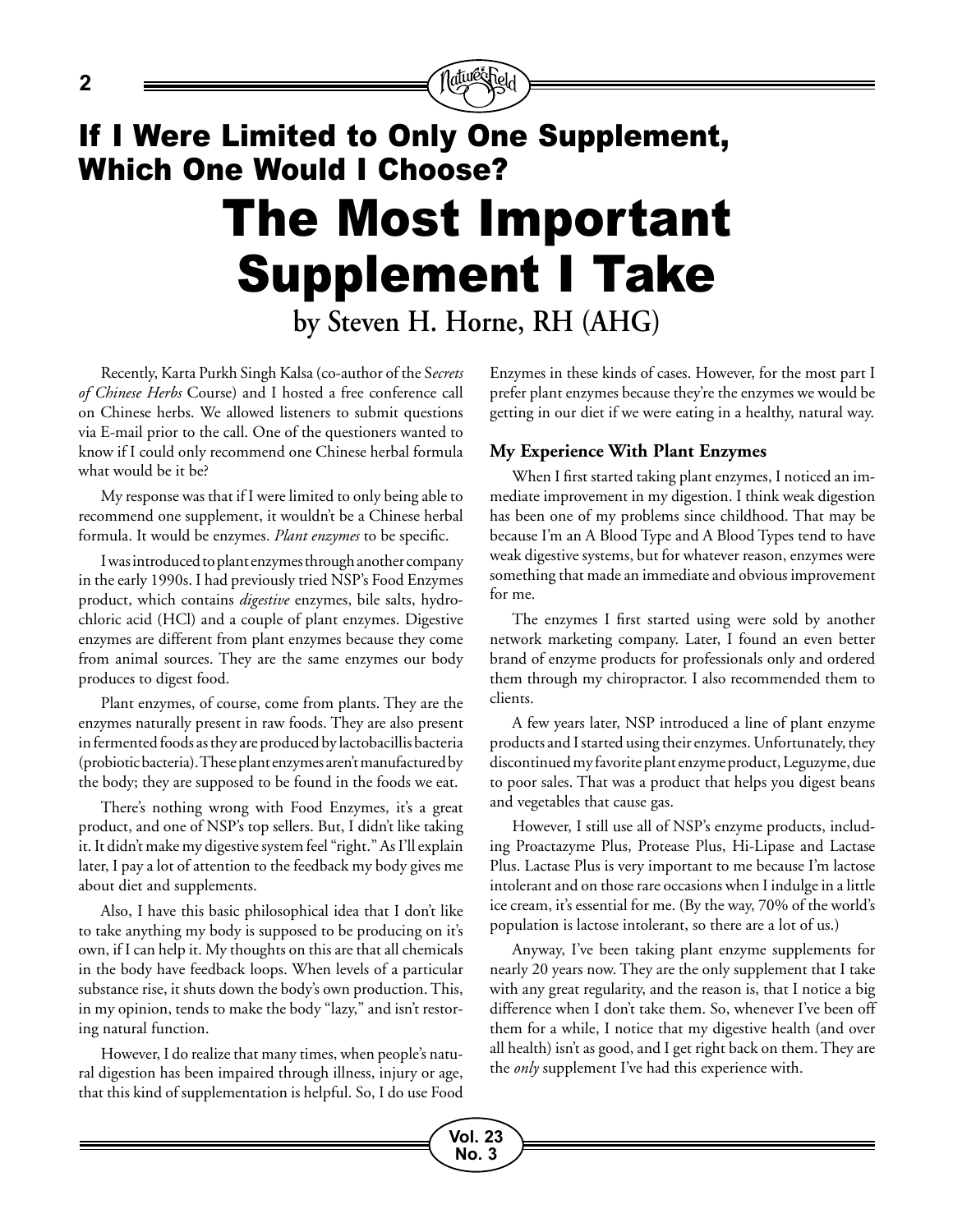

But why are plant enzymes such an important supplement? Here are my reasons.

First of all, no supplement you take is going to do you any good if you can't digest and assimilate it. Neither is eating good food. So, if your digestion is poor, then dietary changes, supplements, etc. aren't going to do you a whole lot of good. I know that when I first started in natural healing, I had to really carefully watch my diet. After I learned about the hiatal hernia from Jack Ritchason, got that problem fixed, and started using digestive enzymes, all my other supplements worked better and I didn't have to be so careful about what I ate.

I find a lot of people have very poor digestion. In fact, in my experience, everyone who is chronically ill has digestive problems (more on that later).

Secondly, when I first got started in natural healing, I was taught, "death begins in the colon." That's because autointoxication from the waste products in the colon is an underlying cause of numerous diseases. However, if I'm seeing pollution in a mountain stream, then I need to go upstream and look for the source. Problems in the colon begin "upstream" in the stomach. If food isn't digesting properly, it creates waste that builds up downstream in the colon. You can cleanse the colon all day long, but if you don't fix what's happening "upstream" in the digestive organs it will just get polluted all over again. Digestive enzymes work "upstream" to keep the colon healthy.

Third, as we grow older, our digestive system tends to get weaker. Hydrochloric acid and enzyme production diminishes with age and is usually quite deficient by the time a person is 50, although it may start becoming deficient in many people much earlier than that. This deficiency of digestive secretions is a major part of protein and mineral deficiencies in the elderly. It is also why Food Enzymes is practically a "must-have" product for senior citizens.

Fourth, plant enzymes have a sparing effect on digestive enzymes. By getting adequate amount of plant enzymes when you are younger, you reduce stress on your digestive organs, which keeps them healthier longer. This has a major anti-aging effect.

Fifth, most Americans don't get a lot of these enzymes in their diet because most of the food they eat is processed, cooked food. In addition, many foods Americans eat contain enzyme inhibitors that actually interfere with enzyme activity. Some of these enzyme inhibitors are chemical additives meant to keep foods from spoiling, but others are naturally-occurring. Plant enzymes not only supplement these natural enzymes missing from our diet, they help to "override" the enzyme inhibitors in people's diets.

#### **Understanding Digestion**

To further understand the importance of enzymes (and why we need them), it helps to understand a little about the digestive process. Here are some essential facts.

Digestion begins in the mouth, with the teeth and the saliva. Most Americans eat too fast. I have a tendency to eat too fast, but I've been learning to slow down and getting better at it. When you eat more slowly, you enjoy your food more. You also get "full" quicker as your body has time to register that you've had enough to eat. This helps you lose weight. It also helps your food digest better and that makes you healthier. However, the fact that most American's eat too fast, means that digestive enzymes can at least help them make up for this problem.

Digestion continues in the stomach with the secretion of hydrochloric acid and pepsin. With all the ads on TV about antacids and acid blockers, you'd think that acid in the stomach is a bad thing. It isn't, it's a very good thing. You need hydrochloric acid (HCl) to break down proteins properly and you also need it to absorb minerals like calcium, magnesium, zinc and copper. Also, HCl is part of your pH buffering system. It may sound crazy, but neutralizing your stomach acid actually makes your body more acidic.

#### **About Nature's Field**

Nature's Field started out as a printed publication, available by subscription only. Providing reliable information on natural healing for over twenty years, Nature's Field is now a free E-zine produced by Tree of Light Publishing.

#### **Production Staff**

President and Managing Editor: Steven H. Horne V.P. of Sales and Finance: Darla Steiner Associate Editors: Carolyn Hughes, Hugh Hughes, Sharon Grimes Researcher and Technical Editor: Kimberly Balas Computers and Design: David Horne

#### **Important Notice**

The information in *Nature's Field* is for educational purposes only and should not be used to diagnose and treat diseases. If you have a serious health problem, consult a qualified health practitioner.

# **Copyright 2007 Tree of Light Publishing**

Articles in this journal may not be republished in any form without written permission from the publisher. Subscribers are free to forward copies of this journal to anyone.

**We welcome your questions and comments. You can reach us at: nf@treelite.com. Visit our website at www.treelite.com or call for a free catalog: 800-416-2887.**

**Continued on Next Page**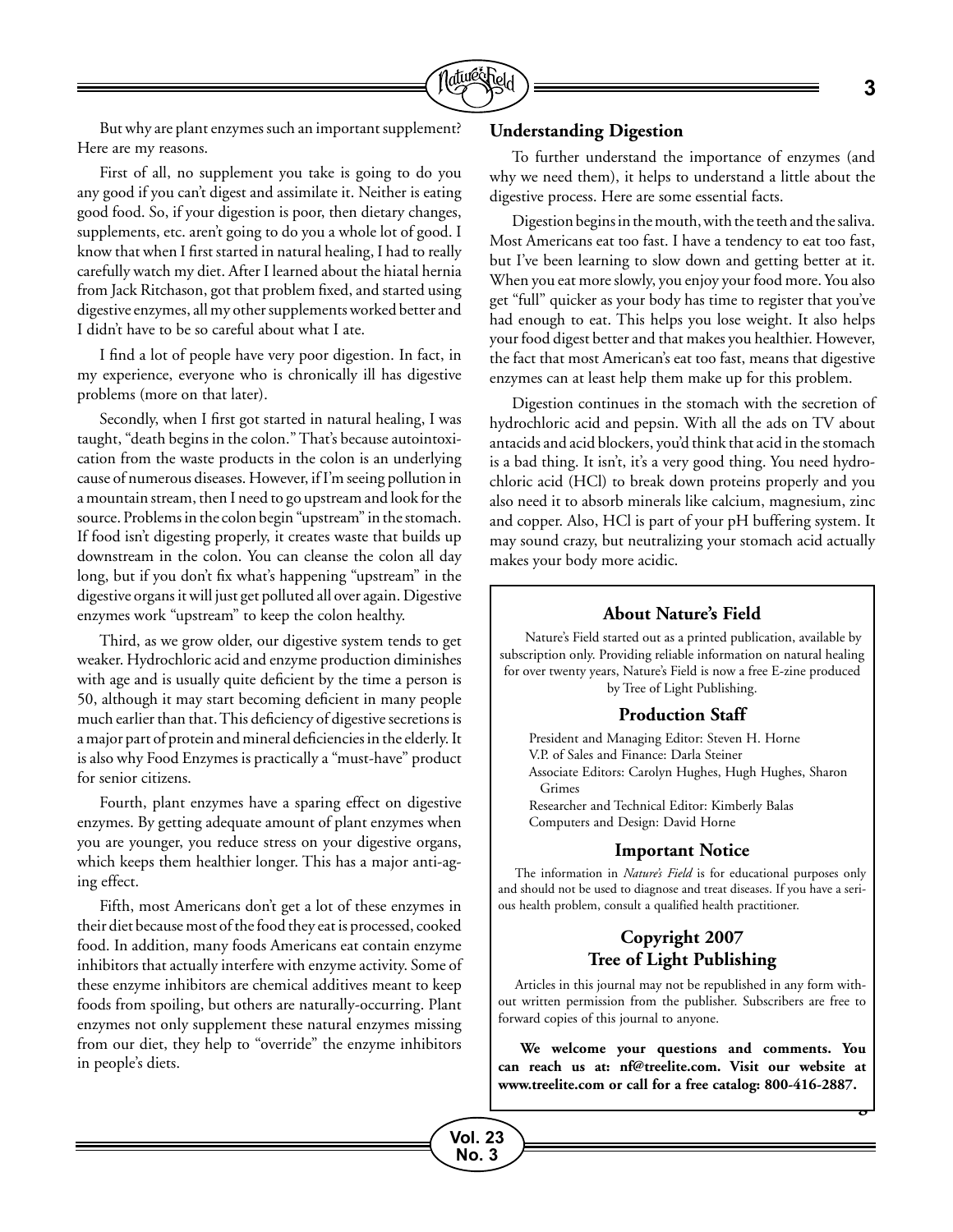**4**



The interesting thing is that most people who suffer from acid indigestion are actually acid and enzyme deficient. If you get burning pains in your stomach about one hour after eating, then you don't have enough digestive secretions to break down your food. Taking plant enzymes with meals will actually help this.

 I sometimes get this type of acid indigestion, especially when I mix heavy grains with meat. I can eat grains and vegetables and vegetables with meat, but I don't do well with a lot of grain and protein. Here's how I deal with the problem—I take bitters in liquid form (not Digestive Bitters because its too sweet for me—the more bitter the remedy, the better it works). My usual choice is a glycerine extract of goldenseal or goldenseal powder straight from the capsules (open them and dump the powder in your mouth). This rapidly reduces the burning pain in my stomach. (I take a little every five minutes with water until I feel better.) The nice thing about bitters is that they don't interfere with digestive secretions, they enhance them. Liquid bitters is a good way to restore natural digestive function.

# **Stomach Acid and Calcium**

And, while we're talking about stomach acid, one of the most ridiculous things people do is to take various forms of calcium carbonate as calcium supplements thinking this will build their bones. Calcium carbonate blocks HCl production in the stomach, which is why it's used in antacid tablets. By blocking HCl, calcium carbonate supplements are also interfering with proper digestion of proteins and mineral assimilation. In other words, it's reducing digestive capacity.

Even the calcium that is absorbed from calcium carbonate is not in a bound form, which means it isn't very easy

to utilize. So instead of going into the tissues and bones, it winds up getting dumped in the urine. This alkalizes the urine and makes people think they are balancing their pH. They aren't. They're really just temporarily buffering the acid, without correcting the underlying problems that cause the waste acid buildup.

pH buffering is more than just getting an alkaline reading on a urine pH strip. You can do the same thing with baking soda and its a whole lot cheaper. Besides, using calcium carbonate to buffer acid increases the risk of

kidney stones and calcification. If you really want to

alkalize, eat lots of green leafy vegetables. In my experience, they not only supply calcium and buffer pH, they help, instead of interfering with digestion.

I've heard Jack Ritchason talk about "curing" people with acid indigestion by giving them PDA, which supplements hydrochloric acid production. This can also help make the system more alkaline. As I've mentioned earlier, I don't personally like the way PDA makes my stomach feel. I do better with bitters, aromatics and enzymes.

### **Dietary Considerations**

Since, plant enzymes replace the enzymes we're missing by eating cooked and processed foods, the question naturally arises, should we eat everything raw. It's an appealing idea and makes sense to me on a certain level, however, it hasn't proven very practical for me when I've tried it. I find I do better when I have at least 50%-60% of my diet raw. Some vegetables just seem to digest better (for me) if I cook them. I've learned there is a reason for this.

Human beings lack an enzyme called cellulase. Animals that graze produce this enzyme, which breaks down the cellulose (a fiber) in plant foods and makes the minerals and nutrients available. Light cooking (such as a quick stir fry or light steaming) helps break down the cellulose structure in many veggies and releases their nutrients for absorption. So, some cooking can actually make many nutrients more available to us. So, while I try to eat some raw fruits and vegetables every day, I don't eat everything raw.

Another thing I've learned is that grains, nuts, beans and other seeds are all difficult to digest when raw. In order to hold nutrients in a dormant state, all seeds contain enzyme inhibitors. When the seed begins to sprout, the enzyme inhibitors are deactivated and the enzymes are activated. This starts transforming the nutrients and making them bioavailable.

> According to Sally Fallon, in *Nourishing Traditions*, Dr. Weston Price (author of *Nutrition and Physical Degeneration*) discovered that all native people's soaked grains, nuts, legumes and seeds before cooking and eating them. Soaking deactivates the enzyme inhibitors and makes the food bioavailable. She further indicates that bread used to be partially fermented—that is, prepared as a sourdough. What this means is that the dough was allowed to sit long enough for bacterial enzymes to partially break down nutrients in the grain before baking. This makes the nutrients in the grain more available

for utilization than they are in modern commercial bread.

This is just one example of how traditional people used enzymes to their advantage. All fermented foods are enzyme rich foods and were often eaten with other cooked foods. These



**Vol. 23 No. 3**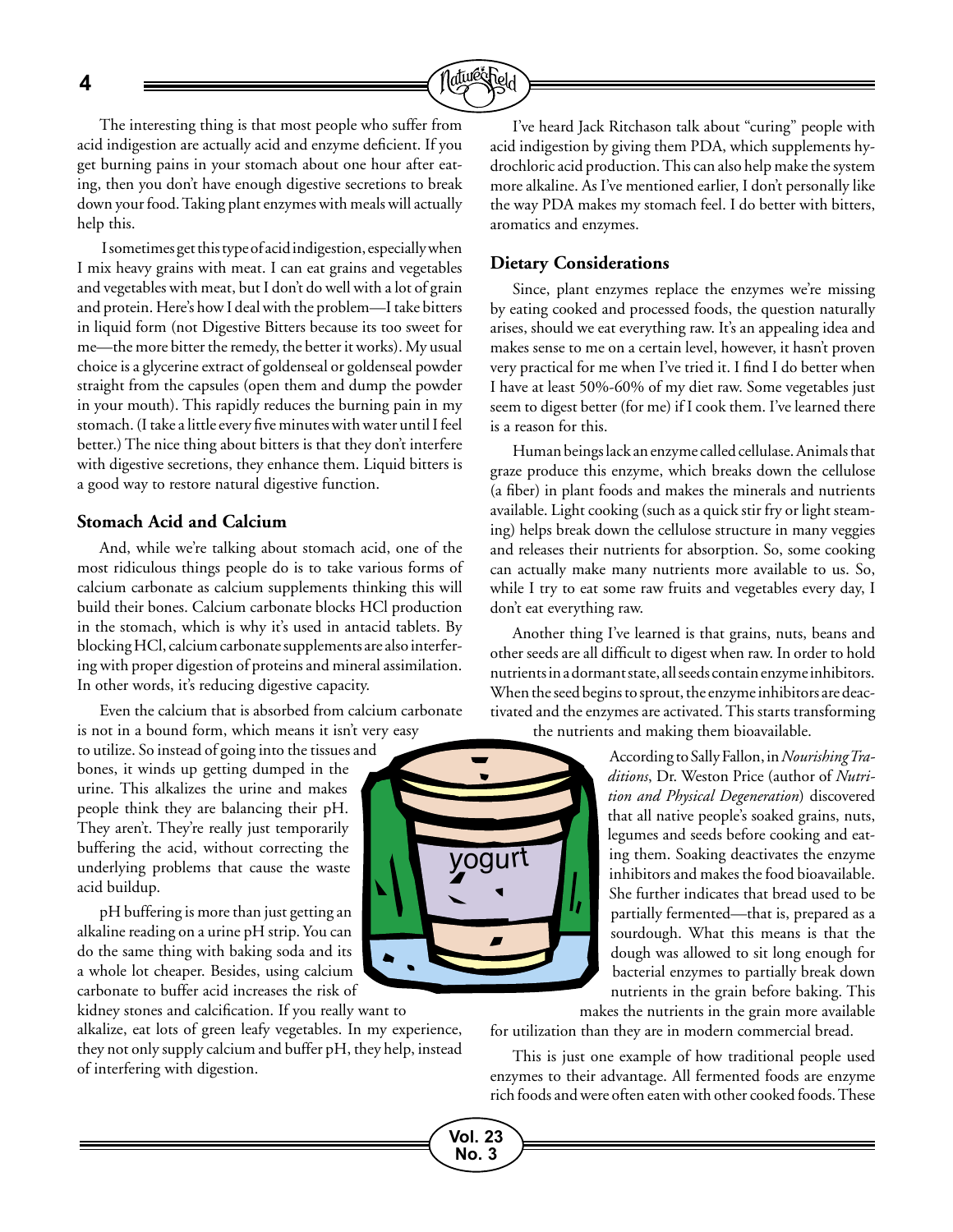

fermented foods were natural enzyme supplements which supplied the extra enzymes needed to help break down the cooked foods these people ate. These enzyme-rich fermented foods were typically served as condiments with the meal.

Fermented foods include cultured dairy products, such as yoghurt, cheese and keifer. There are also fermented vegetable foods such as cultured soy foods (miso, Natto), pickled vegetables (sauerkraut, cucumbers, Kim Chi) and naturally fermented beverages (traditional beers and wines). Some cultures also fermented animal foods, like fish. Raw apple cider vinegar is another natural fermented food, which has been used to improve digestion.

These foods are not only good sources of enzymes, they also supply probiotics, friendly bacteria necessary for gastrointestinal health. So, fermented foods were not only enzyme supplements, they were probiotic supplements.

Unfortunately, in modern "germ-phobic" society most of these pickles, sauerkraut, fermented beverages, etc. are cooked or pasteurized after the fermentation process, which destroys both the probiotics and the enzymes. This increases shelf life, and prevents the raw E. coli infection that happens when food is mishandled, but destroys most of the benefits traditional societies derived from these foods.

Fortunately, many health food stores sell "raw" fermented products which are enzyme-rich. You can also learn to make your own or take enzyme supplements. After reading Sally Fallon's book, I got some Keifer starter and have experimented with making my own Keifer with raw milk from a local dairy. I blend it with frozen fruit and it is wonderful. I'd like to try making some of the naturally fermented beverages (such as ginger beer) she has recipes for, but I haven't had the time.

I find eating these fermented foods with meals does the same thing for me that digestive enzymes do. For example, if I eat some red meat with raw sauerkraut or kim chi it does not upset my digestive system, whereas, if I eat a typical "meat and potatoes" meal it upsets my digestive tract (unless I take digestive enzymes with it).

### **Indigestion**

Most people in our culture assume that indigestion is just something that "happens" to you, i.e., it's none of your fault. But indigestion is always a sign that what you just ate was "wrong." It means that your body is not able to digest what you just consumed, hence you have what should really be called "miss-digestion." I pay attention to indigestion and try to avoid eating in ways that cause indigestion because when you have indigestion you're creating inflammation in your digestive tract and that leads to chronic illness.

Conversely, when digestion goes smoothly and the food doesn't feel "heavy" on my stomach and there is no feeling of discomfort, stuffiness, gas, bloating, etc., then I know that what I ate was good. This is why I know that enzymes are good for me. They make my digestive system feel good, and help restore that good feeling when I do something that makes my digestive system feel "wrong."

If people would simply pay more attention to how the food they are eating is affecting them, they would soon learn to eat in a way that produced better health. This is more useful than trying to follow any "expert" advice on nutrition.

#### **More Enzyme Uses**

A very bright young herbalist, Thomas Easley, clued me into a new and very valuable use for enzymes a couple of years ago. He does enzyme cleanses for cancer patients where he has them fast and take enzymes every few hours for a couple of days. This made a light bulb go off in my head.

When I travel, I sometimes get constipated and my digestive tract gets sluggish because I find it harder to get quality food. As a result, I start to get a little "acid" stomach and feel bloated and constipated. Now, when this happens, I know I can "fix" the problem with enzymes. What I do is this—I stop eating and start taking 2 enzyme capsules every two hours while drinking lots of water. In about 4-6 hours, my system clears out, my appetite returns and I feel fine again. In other words, digestive enzymes make a great "laxative."

This leads me to believe that many people who are constipated are actually enzyme deficient. As a result, I've started using enzymes for cleaning and not just for digestion. Now, I take enzymes with my fiber drink and cleansing herbs in the morning. I find this works really well to keep my digestive tract working properly.

Enzymes are also therapeutically useful for a wide range of illnesses. Enzymes, particularly protease (protein-digesting) enzymes, are an important aid to eliminating parasites and to helping the body fight cancer. As previously indicated, I learned from Jack Ritchason, and my own subsequent clinical experience, that all chronically ill people have poor digestion. These people nearly always benefit from taking enzyme supplements. However, I've found enzymes to be a *critical* part of helping people with parasites, chronic infections, cancer, auto-immune disorders, allergies (both respiratory and digestive), chronic sinus problems, digestive disorders and mood problems.

Good digestion is one of the foundations of good health. That's why enzymes are one of the most important, if not the most important, basic supplement people need. I would hate to be without them.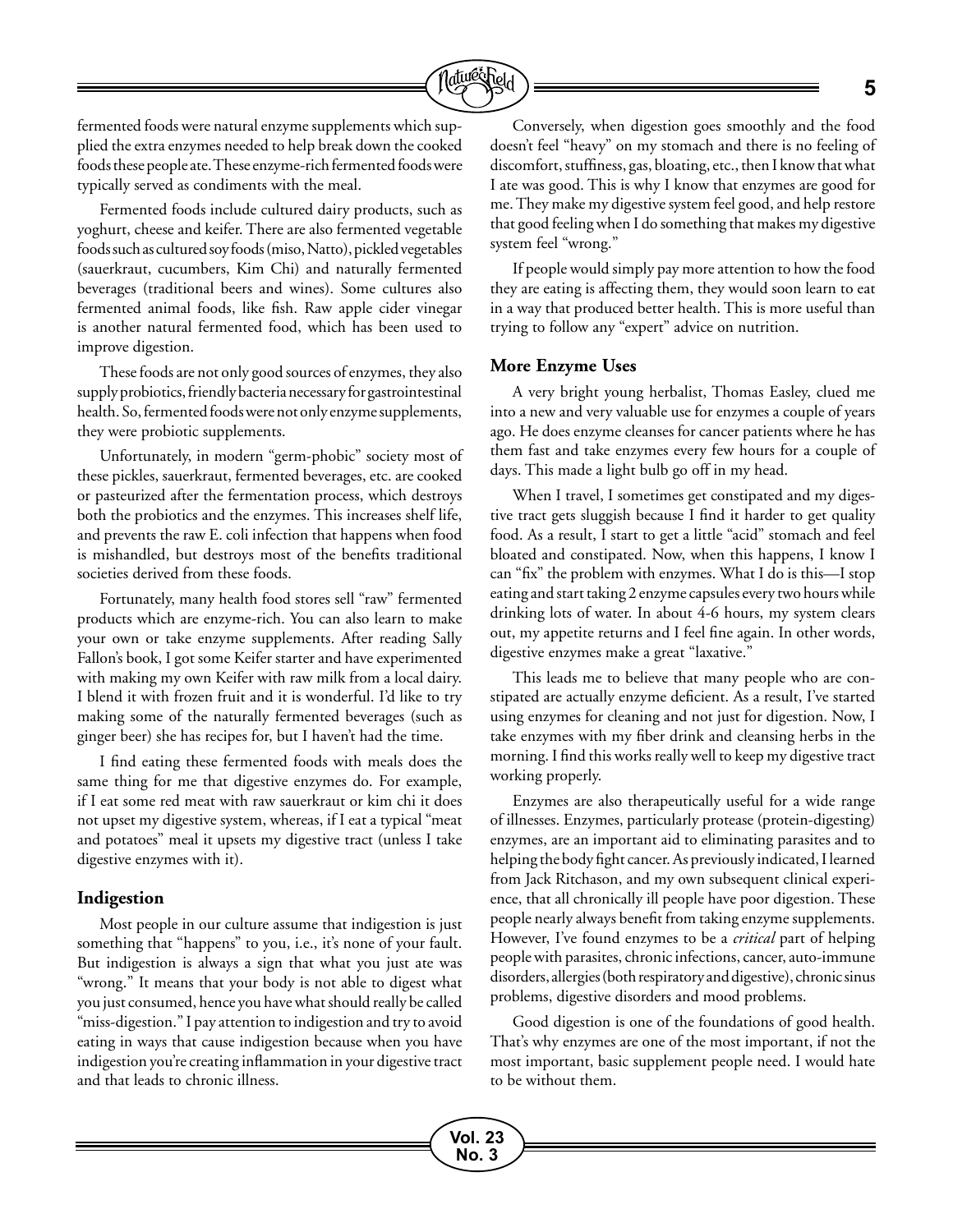

*I've had the pleasure of taking courses with both you and Steven over the years. At one of your sites I recall seeing a protocol using NSP for proteinuria but cannot seem to relocate this. Can you help me with this problem?*

*I love the Tree of Light site and you have a wealth of information. I hope to be more on board as my practice grows. I look forward to hearing from you.*

### *Terri*

Proteinuria describes a condition in which the urine contains an abnormal amount of protein. Proteins are the building blocks for all body parts, including muscles, bones, hair and nails. Proteins in your blood also perform a number of important functions. They protect you from infection, help your blood clot, and keep the right amount of fluid circulating throughout your body.

As blood passes through healthy kidneys, they filter waste products out of the blood and leave things the body needs, like proteins, in the blood. Most proteins are too big to pass through the kidneys into the urine. Proteins from the blood can escape into the urine when the filters of the kidney, called glomeruli, are damaged. The protein that is most likely to appear in urine is albumin. Because of this, the term albuminuria is sometimes used when a urine test detects albumin, specifically. Albumin's function is to maintain osmotic pressure in the blood stream, that is, to hold fluid in the blood. Albumin acts like a sponge, soaking up fluid from body tissues and keeping it in circulation. Bilirubin is another protein that may appear in the urine.

Proteinuria is detected by urinalysis, but there are other clues this may be happening. For instance, large amounts of protein in your urine may cause it to look foamy in the toilet. Also, because the protein has left your body, your blood can no longer keep all the fluid in circulation, and you may notice swelling in your hands, feet, abdomen or face. These are signs of very large protein loss. However, more commonly, you may have proteinuria without noticing *any* signs or symptoms. Urinalysis testing is the only way to find out how much protein you have in your urine.

A positive urine protein reading is associated with oxidative stress, potential diabetes, anaerobic metabolism and a higher risk for stroke, if a progression shows. Underlying chronic inflammation is usually a root cause. While proteins may signal a problem, the type of proteins being passed can help establish the source of the problem.

Research shows that the level and type of proteinuria (whether the urinary proteins are albumin only or include other proteins) strongly determine the extent of damage and whether you are at risk for developing progressive kidney failure.

# Put Some Spark Into Your Life with Enzymes

Enzymes can help you get the nutritional benefit out of your food, enhance your immune system, reduce inflammation, kill parasites, help the body fight cancer, enhance tissue repair, balance pH and help you live a longer and healthier life.

Learn how enzymes can improve your health in this month's Herbal Hour with Steven Horne, RH(AHG)

**To order go to www.treelite.com or call 800-416-2887**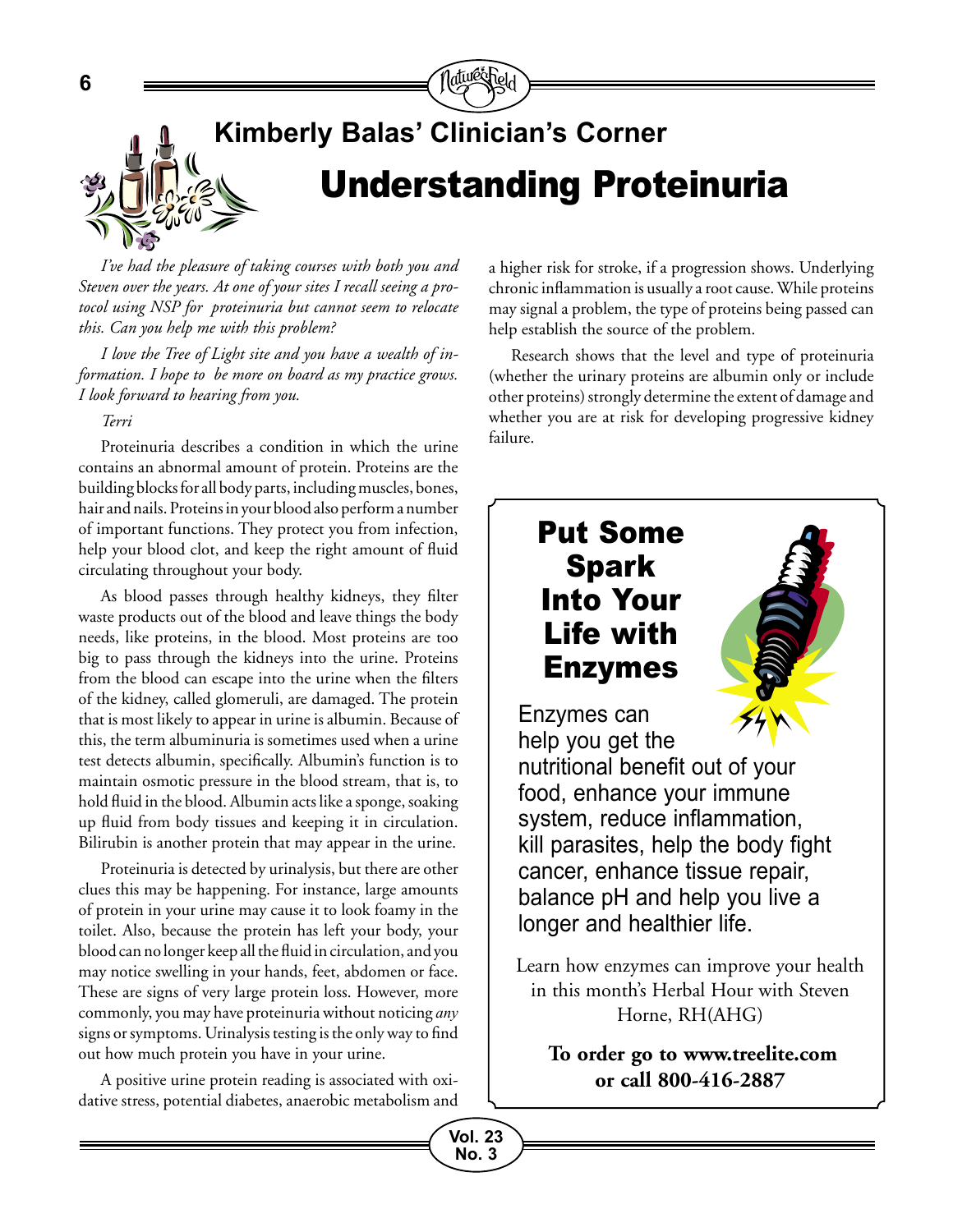

Proteinuria is also associated with cardiovascular disease. Damaged blood vessels may lead to heart failure or stroke as well as kidney failure.

# **Types Of Proteinuria**

Proteinuria can be divided into three categories: transient (or intermittent), orthostatic and persistent.

**Transient proteinuria** — Transient proteinuria is by far the most common form, occurring in 4 percent of men and 7 percent of women on a single examination. Transient proteinuria resolves on subsequent examinations in almost all patients. Stresses such as fever and exercise may be responsible for this type of transient increase in protein excretion. For example, with marked exercise, protein excretion can exceed 1.5 mg per minute in normal individuals (which is the equivalent of over 2 grams per day, if sustained).

**Orthostatic proteinuria** — With this condition, a person's protein excretion is increased in the upright position, but normal when the person is lying down. (Normal protein excretion is less than 50 mg in eight hours). Orthostatic proteinuria is present in 2 to 5 percent of adolescents, but is unusual in people over the age of 30. It is not known why orthostatic proteinuria occurs, but it is thought that it might be due to an exaggeration of the body's normal response to changes in position, a subtle abnormality in the glomeruli, or an exaggerated response of the circulatory system to postural changes.

Orthostatic proteinuria is diagnosed by obtaining a "split" urine collection in which two specimens are obtained: one while the patient is upright and one, at night, while the patient is lying down. Orthostatic proteinuria typically disappears with age, and studies have found that kidney function remains normal in these patients even after a 50 year follow-up.

**Persistent proteinuria** — In contrast to transient and orthostatic proteinuria, persistent proteinuria is more likely to reflect underlying kidney disease or systemic disorder. As one example, congestive heart failure is often associated with mild proteinuria. Other patients with proteinuria may have an underlying glomerular disease (disease of the glomeruli), which may be primary glomerular disease, such as focal glomerulosclerosis or membranous nephropathy, or secondary glomerular disease (as a result of another disease), such as diabetic nephropathy.

A trace amount of protein in the urine to 1+ positive is generally associated with:

- Early glomerular dysfunction/damage
- Diseases that produce abnormal proteins that may be resistant to filtration to reabsorption
- Tubular disorders

Higher readings (2+ to 4+ positive readings) for protein in the urine are associated with:

- Glomerular disease damage
- Tubular damage due to multiple myeloma
- Diabetic complications: stroke, heart disease and kidney dysfunction, retinopathy, neuropathy

### **Protocols**

Obviously, an exact protocol for proteinuria is going to be determined by what is actually happening in the body. For instance, if the person is suffering from congestive heart failure or diabetes, these conditions need to be addressed. However, a basic protocol for proteinuria would include the following:

Obviously, a critical factor here is to help the body replace lost protein from the blood. Enzymes should be taken to help the body with protein metabolism. These should include Protease Plus between meals and Food Enzymes with meals. Digestive Bitters taken before meals will also help to stimulate digestion. Also, take Nature's Fresh internally. In addition to aiding protein digestion, these enzymes help to reduce inflammation and encourage cellular repair.

It is also helpful to take Free Amino Acids, which provide amino acids to help the body make the proteins it requires.

Other supplements to consider include SF, which helps the liver and aids fat metabolism; alfalfa, which contains many minerals and nutrients that assist healing; Capsicum, Garlic and Parsley, which aids circulation; and Oregon grape, which helps reduce inflammation, fight infection and improve lymphatic drainage to remove fluid from tissues.

**Kimberly Balas is a board certified naturopath and clinical nutritionist. She is currently head of the research department and a certified instructor for all Tree of Light courses. She is available for consultations by phone or at her Wyoming office. For more information on scheduling a consult please phone 307-277-2466.**

**Vol. 23 No. 3**